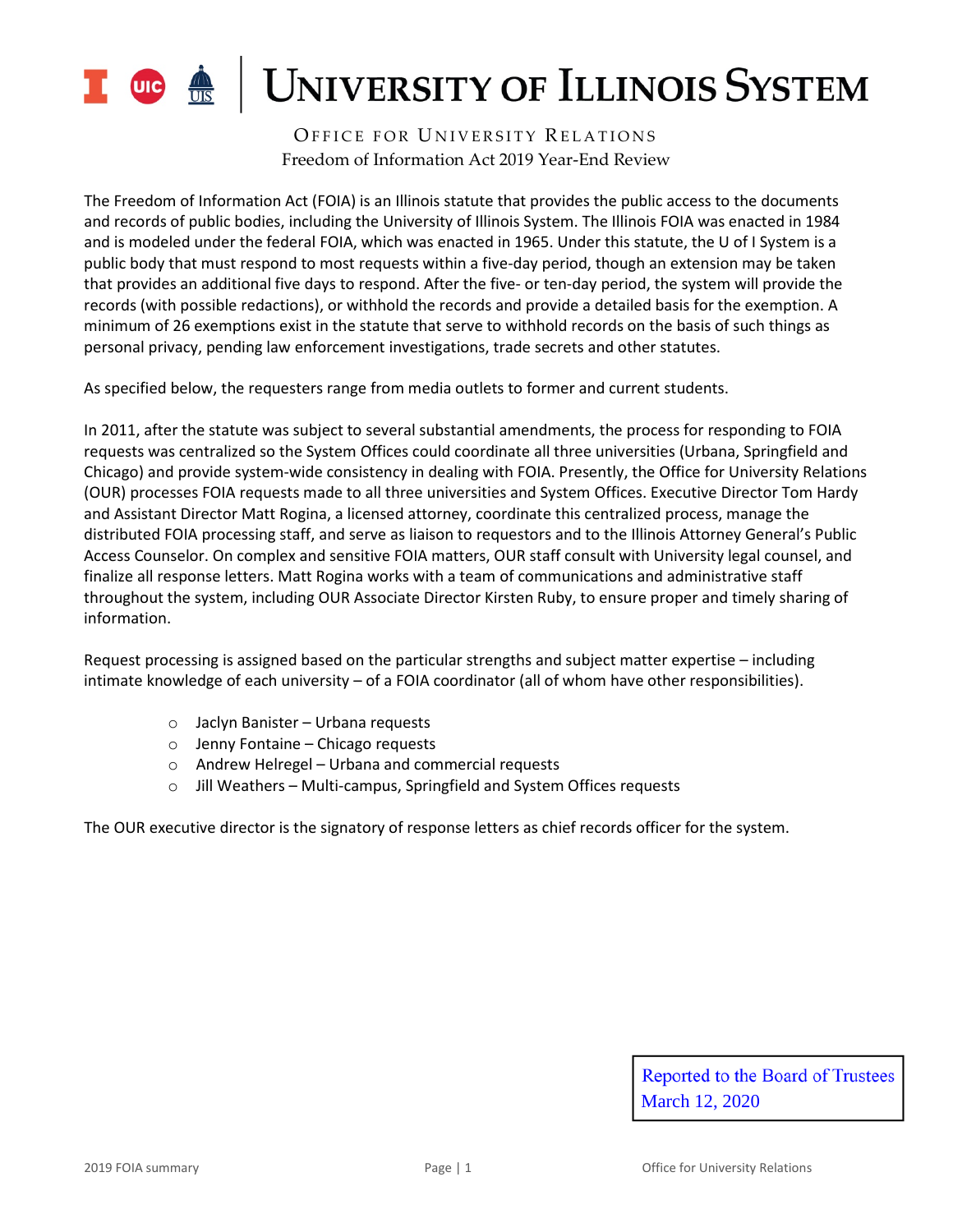

OFFICE FOR UNIVERSITY RELATIONS Freedom of Information Act 2019 Year-End Review

#### **2019 SUMMARY**

- In calendar 2019, 1,144 requests were received. This represents 76 more requests than 2018. This is a record number of requests received since the process was centralized in 2011.
- The FOIA requests for 2019 include information for:
	- o Police reports
	- o Bid information
	- o Athletic contracts
	- o Donor Information
	- o E-mails
	- o Disciplinary records
	- o Grade distributions
	- o Board of Trustees information
	- o Course syllabi
	- o Water Well records
	- o Salary information
	- o Settlement agreements
	- o Student directory information
	- o Title IX Information
	- o Sexual misconduct reports
- Types of requesters:
	- o News media
	- o Students and former students
	- o Former employees
	- o Vendors
	- o Data research companies
	- o Law firms
	- o Other universities
	- o Not for profits
- Most commonly cited exemptions:
	- $\circ$  Section 7(1)(a) Information prohibited by disclosure from a federal or state statute such as the Federal Education Rights and Privacy Act, the Personnel Records Review Act and the Illinois Medical Studies Act. These exemptions covered student names, employee evaluations and research information.
	- $\circ$  Section 7(1)(b) private information. This includes student email addresses and employee home addresses.
	- $\circ$  Section 7(1)(c) personal information. This includes dates of birth, private citizen names and other highly personal information about University employees or third parties.
	- $\circ$  Section 7(1)(d)(ii) information that would interfere with administrative hearings. This includes records relating to investigations into sexual misconduct allegations of employees during the pendency of the investigation.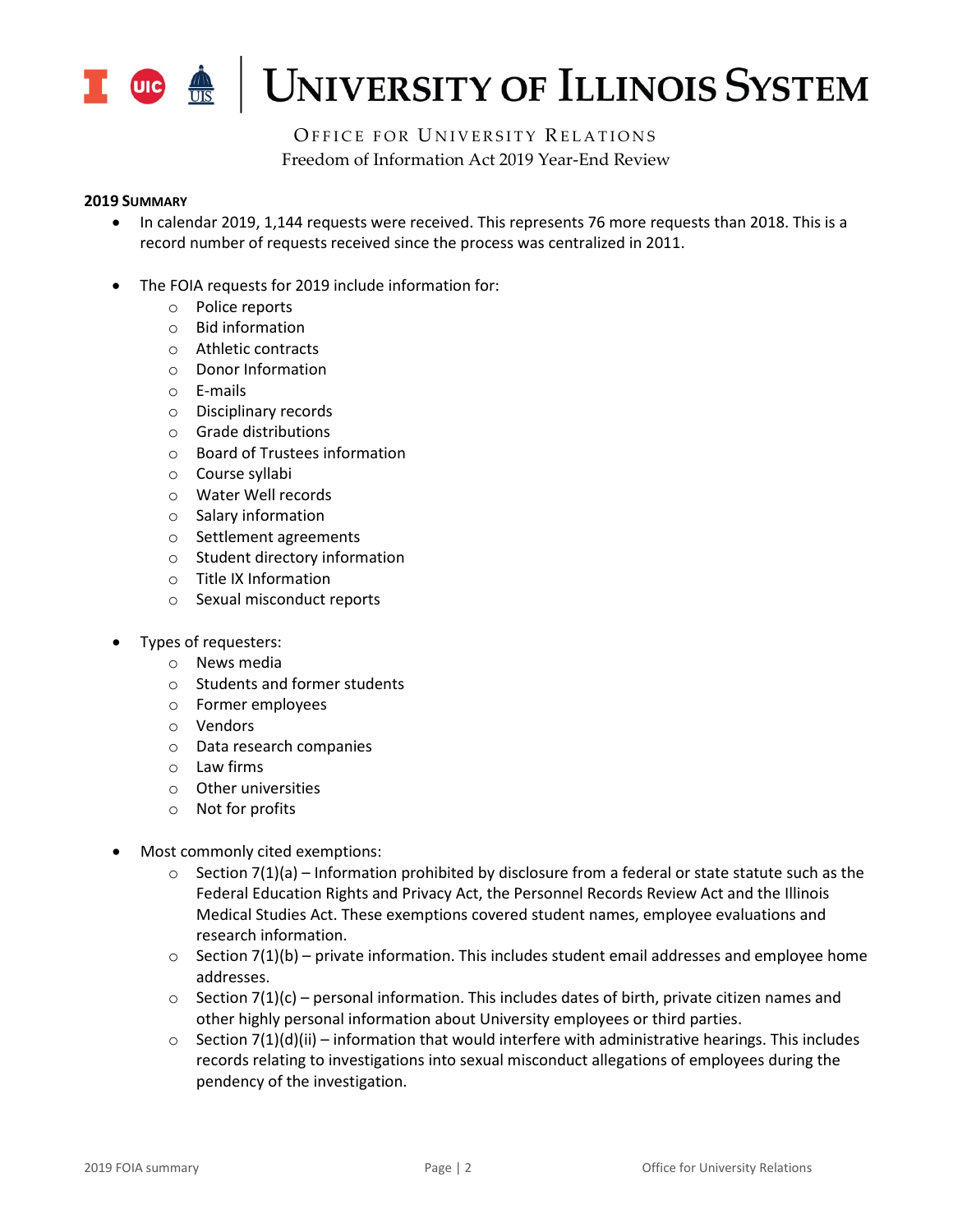

OFFICE FOR UNIVERSITY RELATIONS Freedom of Information Act 2019 Year-End Review

- $\circ$  Section 7(1)(d)(iv) witness information. This includes people who provide information to University of Illinois Police.
- $\circ$  Section 7(1)(f) deliberative communication. This includes predecisional opinions in emails expressing a course of action.
- $\circ$  Section 7(1)(g) trade secrets. This includes proprietary information given to the University usually as part of a bid proposal.
- $\circ$  Section 7(1)(j)(iv) faculty research.
- $\circ$  Section 7(1)(m) attorney/client information. This includes legal advice by the Office of the University Counsel to University staff.
- $\circ$  Section 7(1)(n) disciplinary reports. This includes reports regarding employee misconduct determined unfounded or when discipline was not imposed.
- Several 2019 requests were related to matters that were of significant media interest such as:
	- $\circ$  Disciplinary reports issued by the Office of Diversity Equity and Access regarding University faculty and other staff accused of sexual misconduct
	- $\circ$  Investigatory records relating to the November 2019 murder of a UIC student
	- o The merger of the University of Illinois at Chicago with the John Marshall Law School
	- o Separation, settlement and severance agreements
	- $\circ$  Information related to the investigation and arrest of former student Brendt Christensen
	- $\circ$  Legal expenditures related to the University's investigations of sexual misconduct cases
	- o NCAA Financial Reports
	- o Athletic contracts

The Office for University Relations responded to requests from the following media organizations:

- o ABC News
- o Arizona Daily Star
- o Arrow Media
- o Associated Press
- o The Athletic
- o Better Government Association
- o Blane Canada
- o Bloomberg
- o CBS News
- o Chicago Daily Law Bulletin
- o Chicago One Media
- o Chicago Reporter
- o Chicago Tribune
- o Chronicle of Higher Education
- o Cleveland Plain Dealer
- o CNN
- o The College Fix
- o Daily Illini
- o Daily Nebraskan
- o ESPN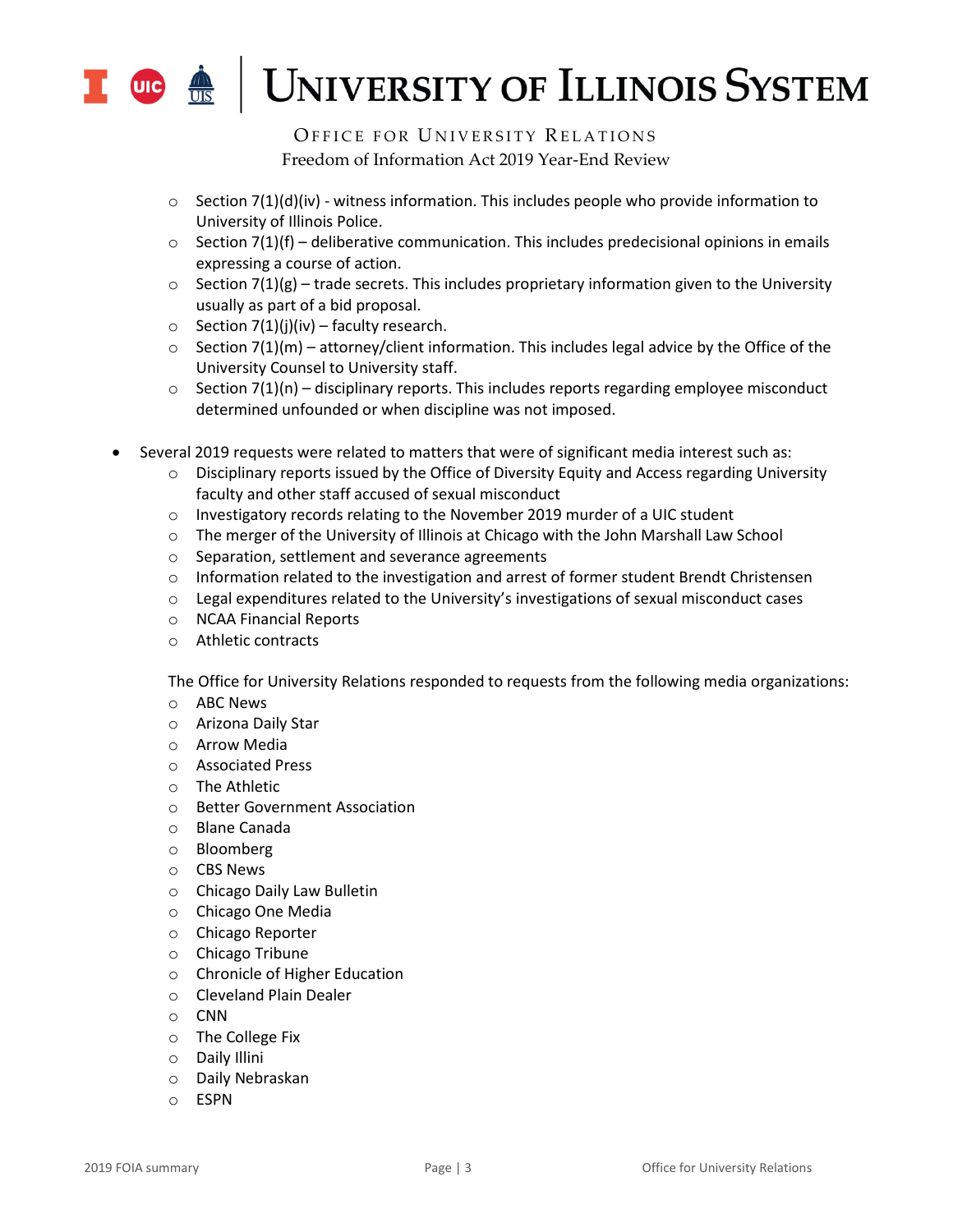

OFFICE FOR UNIVERSITY RELATIONS Freedom of Information Act 2019 Year-End Review

- o Forbes
- o FOX
- o Gatehouse Media
- o Illinois Public Media
- o Inside Higher Ed
- o The Intercollegiate
- o Michigan Daily
- o Minnesota Daily
- o MTV News
- o Muck Rock News
- o National Public Safety
- o Nature Magazine
- o NBC
- o New York Times
- o The News-Gazette
- o The Pantagraph
- o Post Publishers
- o Pro Publica
- o Shaw Media
- o South China Morning Post
- o Sports Business Journal
- o Sports Illustrated
- o SSW
- o St. Louis Post Dispatch
- o USA Today
- o Wall Street Journal
- o Washington Post
- o WCIA (CBS Champaign affiliate)
- o WGN
- o WICS (ABC Springfield affiliate)
- o WILL (University NPR affiliate)
- o Wisconsin State Journal
- o WOUB News
- o WQAD (ABC Quad Cities affiliate)
- o WUIS (UIS NPR affiliate)
- WUIS submitted 59 requests in 2019 while The News-Gazette submitted 21 requests. A substantial number of WUIS requests were related to sexual misconduct investigations conducted with Pro Publica.
- Among the nonmedia requests, one not-for-profit organization submitted approximately 40 requests. Companies continue to use FOIA as a means to gather commercial information. Of the 158 commercial FOIA requests received last year, a minimum of 20 requests were filed by sports information companies and more than 25 requests were submitted by commercial vendors seeking procurement and bidding information.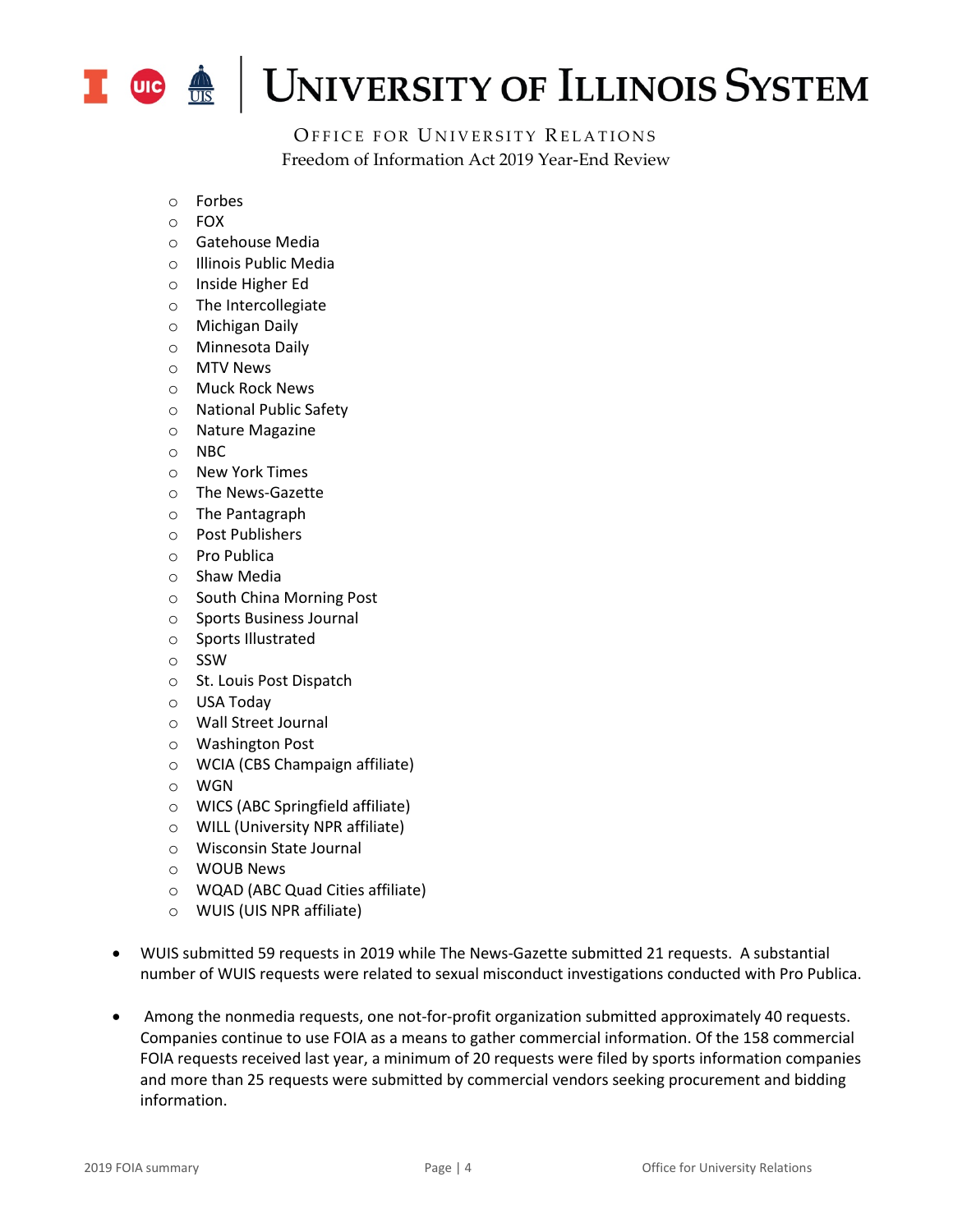

OFFICE FOR UNIVERSITY RELATIONS Freedom of Information Act 2019 Year-End Review

- In calendar year 2019, the system's FOIA website had 4,840 pageviews from 1,519 users who accessed the website.
- Any requestor may ask for a request for review of the system's response with the Office of the Attorney General's Public Access Counselor (PAC). A request for review does not necessarily indicate any impropriety or improper handling of a request or responsive documents. FOIA responses issued by the U of I were appealed to the PAC for review 20 times in 2019. This is approximately less than 2 percent of University responses in 2019. The PAC issued five determination letters in 2019 that were fully decided in the system's favor. The remaining 2019 appeals are pending, were informally resolved, or were determined to be unfounded.
- The PAC issued a favorable determination finding that notes of an admissions counselor regarding a prospective student is exempt under section 7(1)(f).
- The PAC issued a favorable determination finding that the University properly applied the Medical Studies Act to research protocols and portions of letters that discuss research misconduct.
- The PAC issued a favorable determination finding that the system properly withheld salary surveys under section 7(1)(g).
- The PAC issued a favorable determination finding that the system properly withheld records relating to the adjudication of a police officer under section 7(1)(n).
- The PAC issued a favorable determination finding that it properly designated a requester as a recurrent requester who had filed multiple requests under several aliases.
- The Office for University Relations conducts presentations for the various colleges and departments within the system. Presentations regarding FOIA and departmental responsibilities were given to the following groups:
	- o Office of the Vice Chancellor for Research and Innovation, Urbana
	- o Business Administrators Certification Program attendees, UIC, UIS, and Urbana
- As is our customary practice, Executive Director Tom Hardy, Associate Director Kirsten Ruby, Assistant FOIA Director Matt Rogina, and the FOIA coordinators completed the yearly FOIA training required by the Office of the Illinois Attorney General.
- Throughout the year, the FOIA processing staff met weekly to discuss issues, processing policies, and new developments with the law. In 2019, the Office for University Relations held an April retreat in Urbana to discuss future goals. In March, the Office for University Relations held its first semi-annual meeting with the Office of University Legal Counsel to address pending and recurring matters that have legal consequences for the University. The Office for University Relations intends to have two similar meetings with the Office of the Legal Counsel in 2020 and to hold its second internal retreat in April.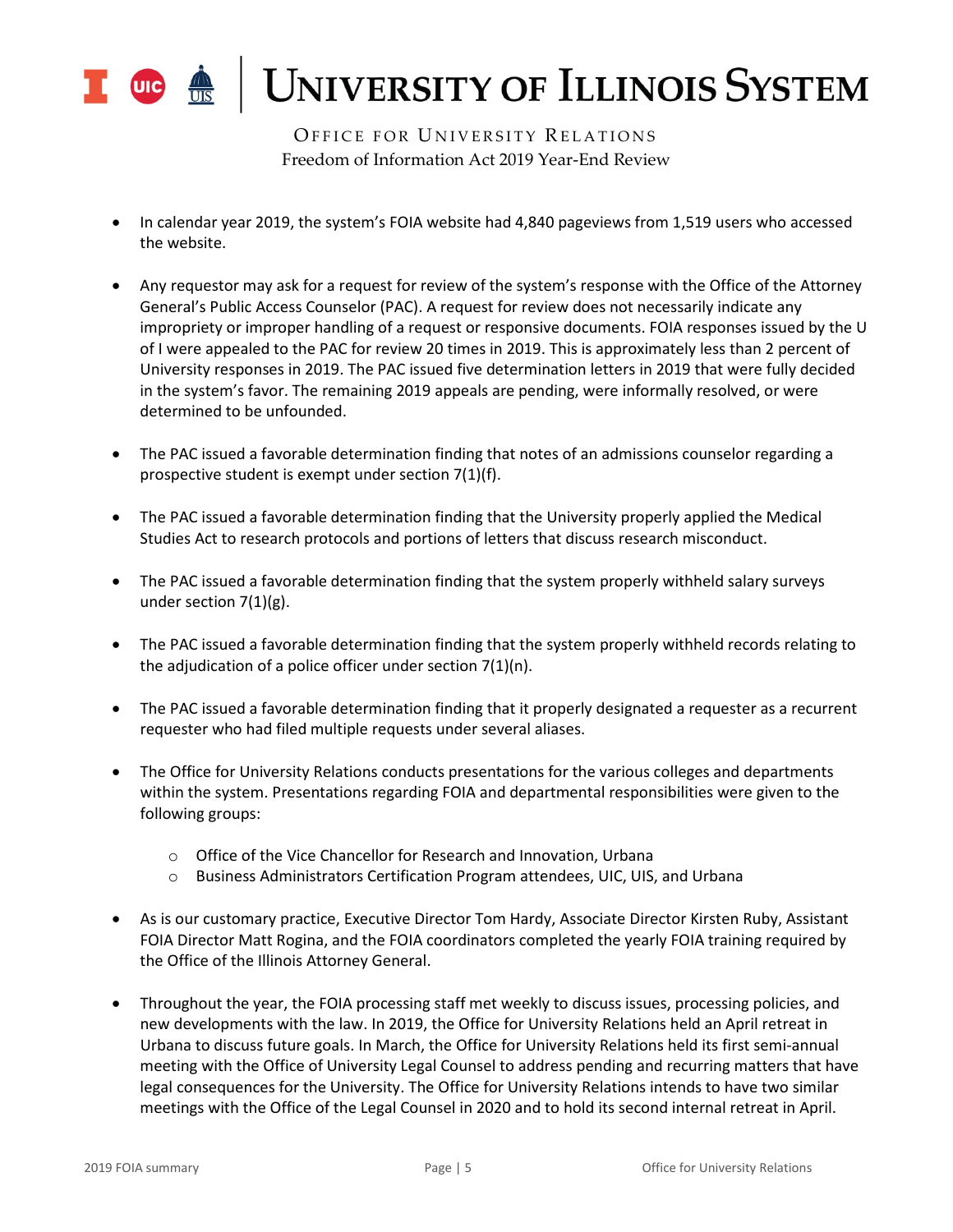

OFFICE FOR UNIVERSITY RELATIONS Freedom of Information Act 2019 Year-End Review

• The University intends to hold a FOIA retreat in June 2020 for FOIA Officers at other Illinois higher education institutions. The retreat will be feature panel presentations and discussions from University of Illinois System officers and representatives from the Illinois Attorney General Public Access Counselor's office.

| Month     | <b>Received</b> | <b>Closed</b> | <b>Pages Provided</b> |  |  |
|-----------|-----------------|---------------|-----------------------|--|--|
| January   | 93              | 51            | 4,034                 |  |  |
| February  | 113             | 97            | 8,023                 |  |  |
| March     | 99              | 104           | 13,116                |  |  |
| April     | 96              | 70            | 7,766                 |  |  |
| May       | 97              | 108           | 107,471               |  |  |
| June      | 64              | 71            | 13,456                |  |  |
| July      | 93              | 82            | 8,376                 |  |  |
| August    | 67              | 71            | 6,969                 |  |  |
| September | 95              | 71            | 5,225                 |  |  |
| October   | 147             | 120           | 31,457                |  |  |
| November  | 97              | 94            | 13,795                |  |  |
| December  | 83              | 104           | 37,359                |  |  |
|           |                 |               |                       |  |  |
| Total     | 1,144           | 1,043         | 257,047               |  |  |
|           |                 |               |                       |  |  |
| Average   | 95.33           | 86.92         | 21,420.58             |  |  |

#### **Received in Calendar 2019**

\* The term "closed" means (1) our office issued a final response approving or denying the request; (2) our office issued a request to narrow letter, to which the requestor did not respond; or (3) the request was withdrawn.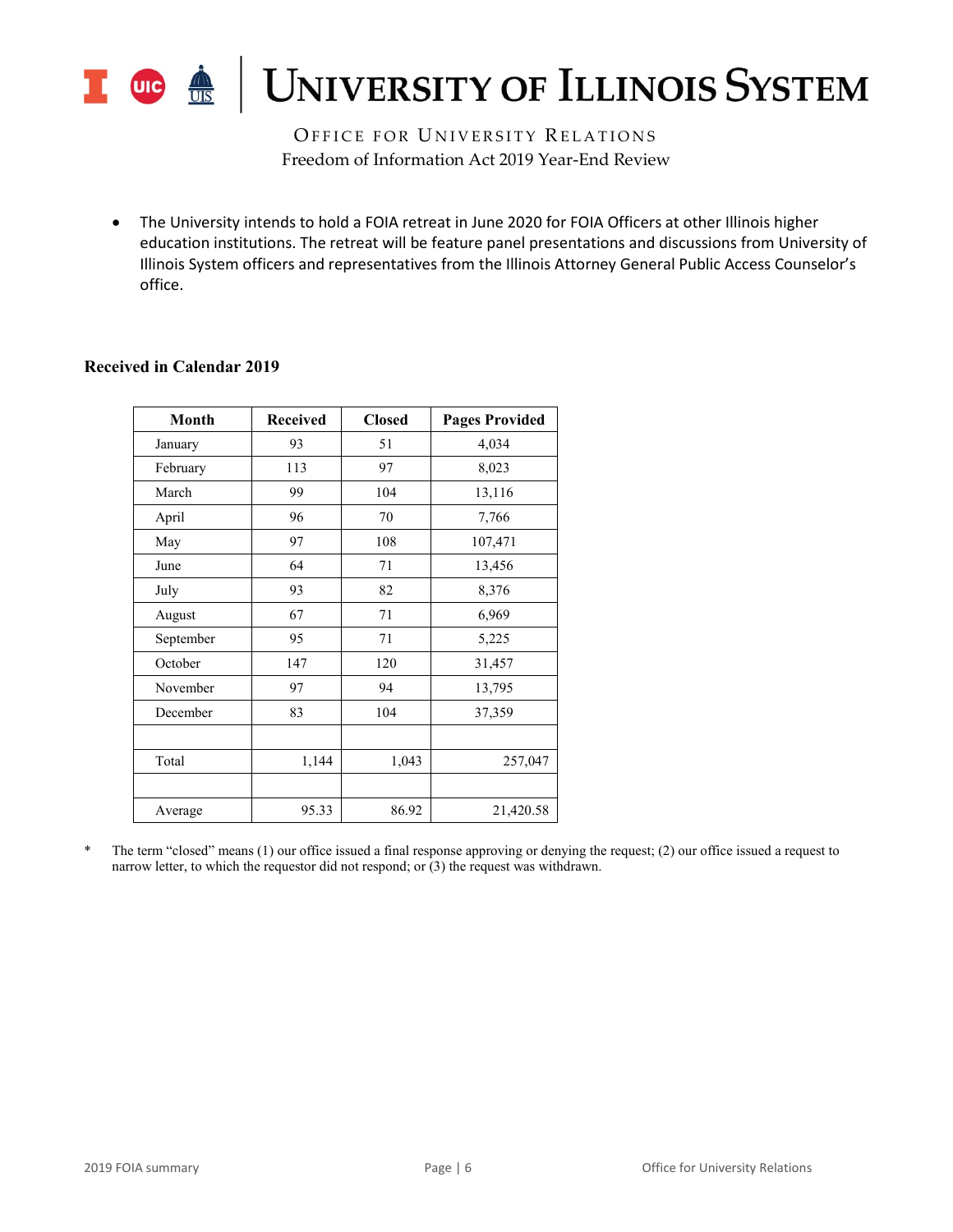

OFFICE FOR UNIVERSITY RELATIONS Freedom of Information Act 2019 Year-End Review



### **Open and Closed in Calendar 2019**

### **Type of Request Received**

| Month     | Media | Commercial | Other |
|-----------|-------|------------|-------|
| January   | 24    | 14         | 55    |
| February  | 27    | 11         | 75    |
| March     | 21    | 18         | 60    |
| April     | 37    | 14         | 45    |
| May       | 24    | 11         | 62    |
| June      | 21    | 11         | 32    |
| July      | 24    | 19         | 50    |
| August    | 12    | 10         | 45    |
| September | 24    | 15         | 56    |
| October   | 37    | 9          | 101   |
| November  | 18    | 17         | 62    |
| December  | 24    | 9          | 50    |
|           |       |            |       |
| Total     | 293   | 158        | 693   |
|           |       |            |       |
| Average   | 24.42 | 13.17      | 57.75 |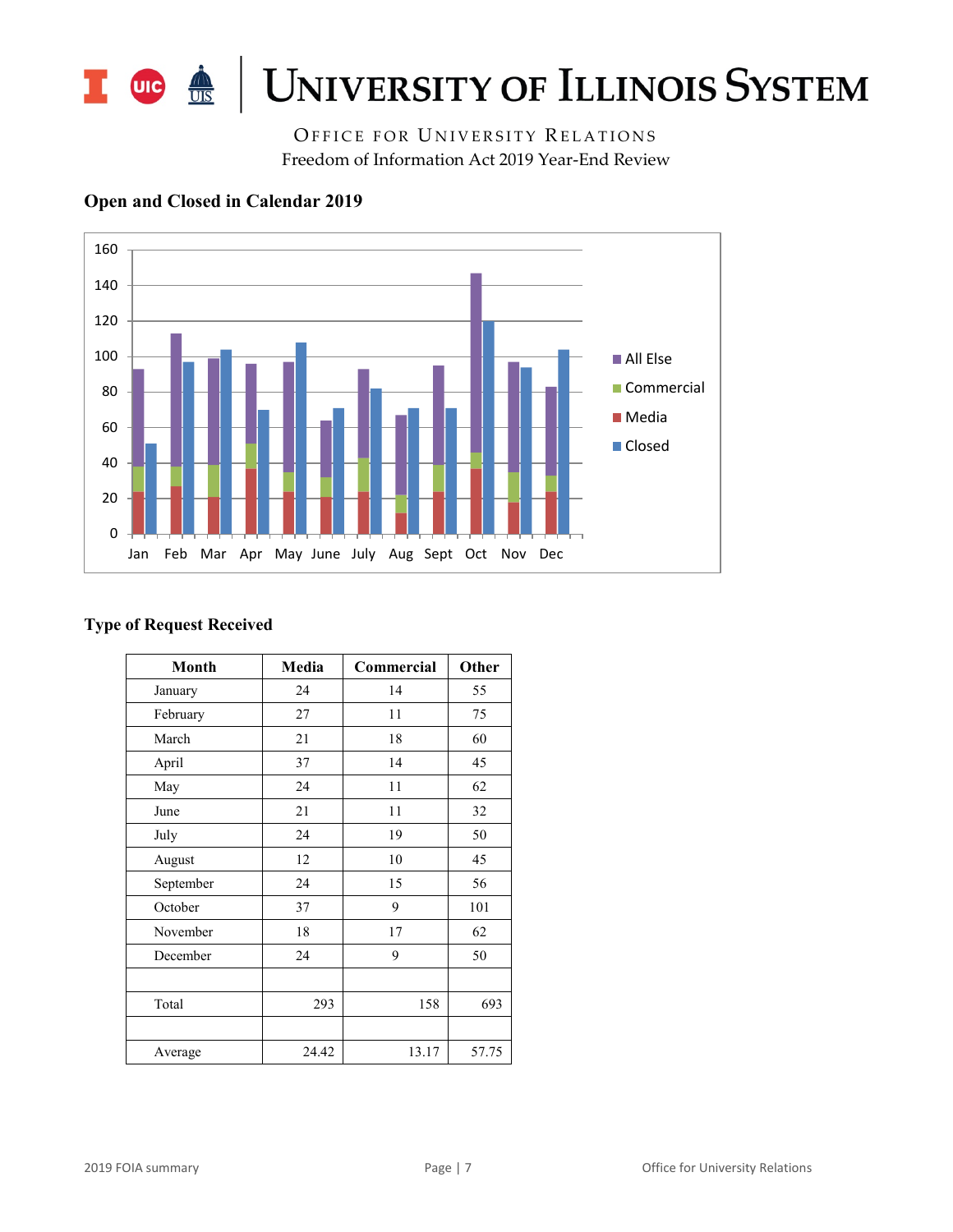

# I OG <u>A</u> UNIVERSITY OF ILLINOIS SYSTEM

OFFICE FOR UNIVERSITY RELATIONS Freedom of Information Act 2019 Year-End Review

### **University Statistics**

| Campus                   | Number of<br><b>Requests</b> | Percentage of<br><b>Requests</b> | Pages<br>Provided |
|--------------------------|------------------------------|----------------------------------|-------------------|
| Urbana                   | 716                          | 62.59%                           | 149,486           |
| Chicago                  | 278                          | 24.3%                            | 64,382            |
| Springfield              | 32                           | 2.8%                             | 1,130             |
| System                   | 82                           | 7.17%                            | 13,744            |
| Multiple<br>universities | 36                           | 3.15%                            | 1,644             |

#### **Requests by University**

|                                          | Total | Urbana | Chicago | Springfield | System   | Multi    |
|------------------------------------------|-------|--------|---------|-------------|----------|----------|
| Number Media                             | 293   | 196    | 59      |             | 21       | 10       |
| Number Commercial                        | 158   | 60     | 50      | 10          | 29       | 9        |
| Number Private/Other                     | 693   | 460    | 169     | 15          | 32       | 17       |
| Total                                    | 1,144 | 716    | 278     | 32          | 82       | 36       |
|                                          |       |        |         |             |          |          |
| Percent Media requests by campus         |       | 66.89% | 20.14%  | 2.39%       | 7.17%    | $3.41\%$ |
| Percent Commercial requests by campus    |       | 37.97% | 31.65%  | 6.33%       | 18.35%   | $5.7\%$  |
| Percent Private/Other requests by campus |       | 66.38% | 24.39%  | 2.16%       | $4.62\%$ | 2.45%    |

| Overall percent Media requests         | 25.61% |
|----------------------------------------|--------|
| Overall percent Commercial requests    | 13.81% |
| Overall percent Private/Other requests | 60.58% |